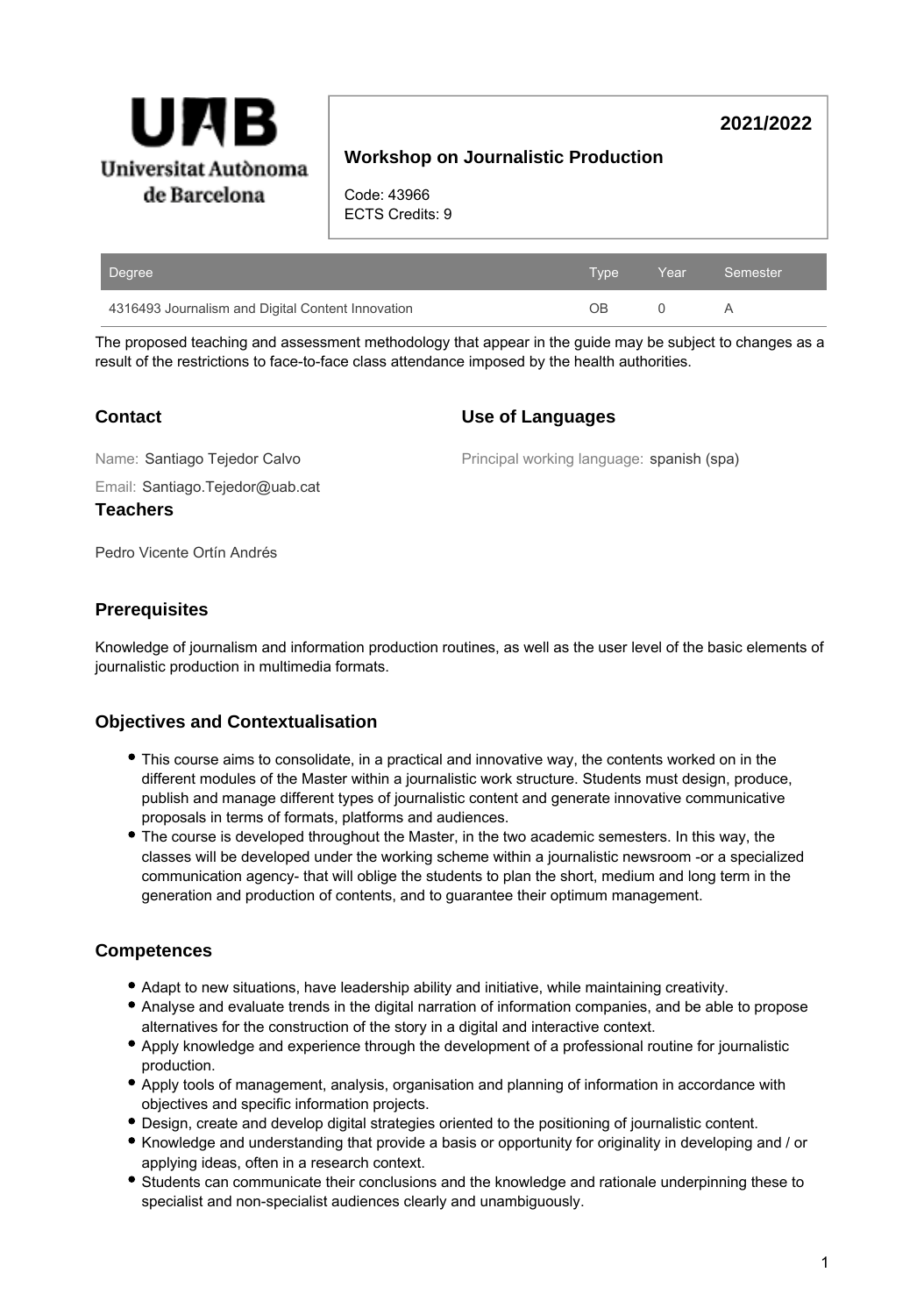- That the students can apply their knowledge and their ability to solve problems in new or unfamiliar environments within broader (or multidisciplinary) contexts related to their field of study.
- Understand and analyse the trends and dynamics of change in the communicative, informative and regulatory ecosystem of the media company in the twenty-first century.
- Work in teams in a coordinated and collaborative manner and demonstrate skills for contributing to interdisciplinary teams.

## **Learning Outcomes**

- 1. Analyse and evaluate trends in digital narration in news companies and apply innovative alternatives within a specific product.
- 2. Appropriately communicate the findings and the fundamental rationale of the research work conducted.
- 3. Conduct applied research on the market for digital content targeting social networks.
- 4. Develop a research project that uses the scientific method in solving a particular problem in the area of journalism and digital communication.
- 5. Handle technological tools for managing and producing digital news content, integrating them into new content-distribution platforms
- 6. Identify the different formats and platforms for distributing and sharing content, adapting the message in an innovative way.
- 7. Identify trends in digital content and recognise the characteristics of the new professional environments related to digital news.
- 8. Make critical analyses of documentation, bibliography and audiovisual information based on case studies put forward.
- 9. Make innovative, creative and responsible decisions when conducting research for the master's dissertation.
- 10. Organise, analyse and evaluate information from audience measurement systems to propose content and creative methods for producing and positioning news.
- 11. Present results of the work done to corporate-sector audiences and the target audience, dynamically and clearly.
- 12. Present the news products arising from a specific journalism production routine, clearly and attractively.
- 13. Recognise and decide on the possibilities and formats of digital narration, adapting to specific formats and audiences.
- 14. Recognise and formulate applied-research problems together with suitable methods for solving them.
- 15. Recognise the new professional profiles in journalism and their roles in news companies' innovation models and journalistic products.
- 16. Understand and critically interpret the changes introduced by technology in journalism production and management.
- 17. Understand and evaluate the potential of the different formats of digital content and narratives within an environment that is interactive, hypertextual and transmedia.
- 18. Understand the process for solving a research problem, identifying original ideas and integrating previous proposals.
- 19. Work independently and with self-discipline, under the specific guidance of a tutor, in a competitive workplace.

## **Content**

### Content Overview

- Organization of a newsroom in the 21st century
- Types of newsrooms, working structures, success models
- Criteria for day-to-day innovation
- Innovative work laboratories and projects in the information environment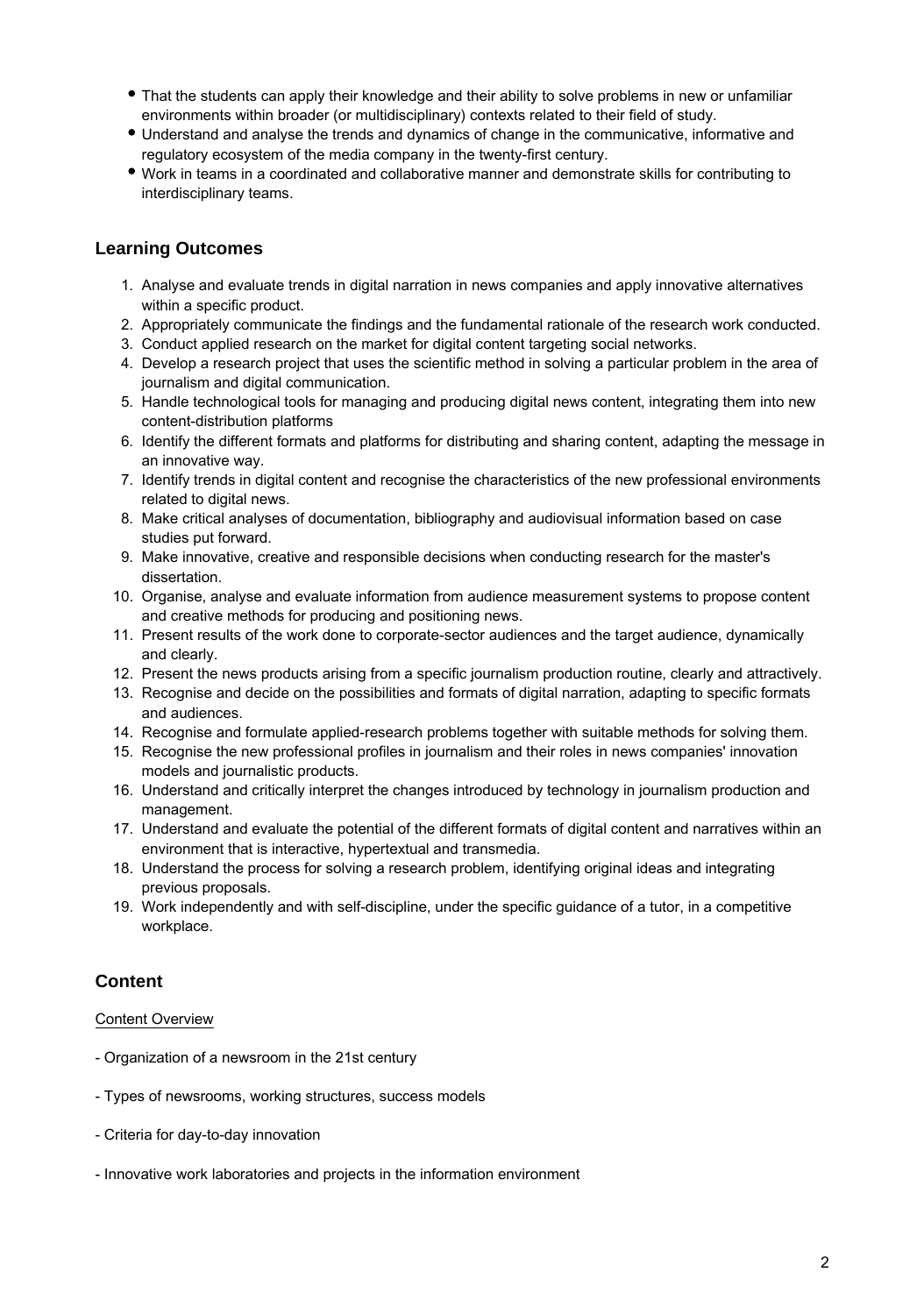#### - Content production, case studies

#### IMPORTANT:

- The order of the topics indicated may vary according to the final planning of the subject.
- The detailed calendar with the specific contents of each session will be exposed on the day of presentation of the course.
- The content of this subject will be sensitive to aspects related to the gender perspective.
- Students will find all information on the Virtual Campus: the description of the activities, teaching materials, and any necessary information for the proper follow-up of the subject.
- In case of a change of teaching modality for health reasons, teachers will make readjustments in the schedule and methodologies.

### **Methodology**

- The course will focus on debate, practical exercises and the collective construction (between students and teachers) of knowledge around the subject. The course will be developed in an essentially practical way, with the intention of developing journalistic projects with students based on their own design, production and dissemination. The students could receive orders for real products or informative companies that will have to be carried out in the workspaces of both the University and the company. We will use the website www.somosperiodismo.es (specially).
- The basis of the teaching methodology will be to achieve autonomous learning by students.
- The activity supervised by the teacher, with a constant and active participation of the student, will allow the student to assume the generic and specific competences raised in the design of the subject, within the curriculum.
- The learning activities (practical classes) occupy a prominent role in the framework of the subject.
- The students will attend theoretical classes where concepts will be explained, debates will be developed and materials and cases will be discussed.
- The separation of the group into subgroups of practical nature will allow a varied and very detailed work and exercise of the exercises proposed.
- The virtual campus will be an important tool within the framework of the subject.

IMPORTANT: The proposed teaching methodology and evaluation activities may undergo some modifications depending on the health authorities' attendance restrictions.

Annotation: Within the schedule set by the centre or degree programme, 15 minutes of one class will be reserved for students to evaluate their lecturers and their courses or modules through questionnaires.

| <b>Title</b>            | Hours, |      | <b>ECTS</b> Learning Outcomes                                               |
|-------------------------|--------|------|-----------------------------------------------------------------------------|
| Type: Directed          |        |      |                                                                             |
| Laboratory activities   | 55     |      | 2.2 1, 16, 18, 17, 2, 4, 13, 8,<br>3, 5, 6, 7, 10, 9, 12, 11,<br>15, 14, 19 |
| Lectures                | 12     | 0.48 | 1, 16, 18, 17, 4, 13, 8, 7,<br>10, 9, 15                                    |
| <b>Type: Supervised</b> |        |      |                                                                             |
| Tutoring and workshops  | 45     |      | $1.8$ 1, 16, 17, 4, 13, 8, 3, 5, 6,<br>7, 10, 9, 12, 11, 15, 14             |

## **Activities**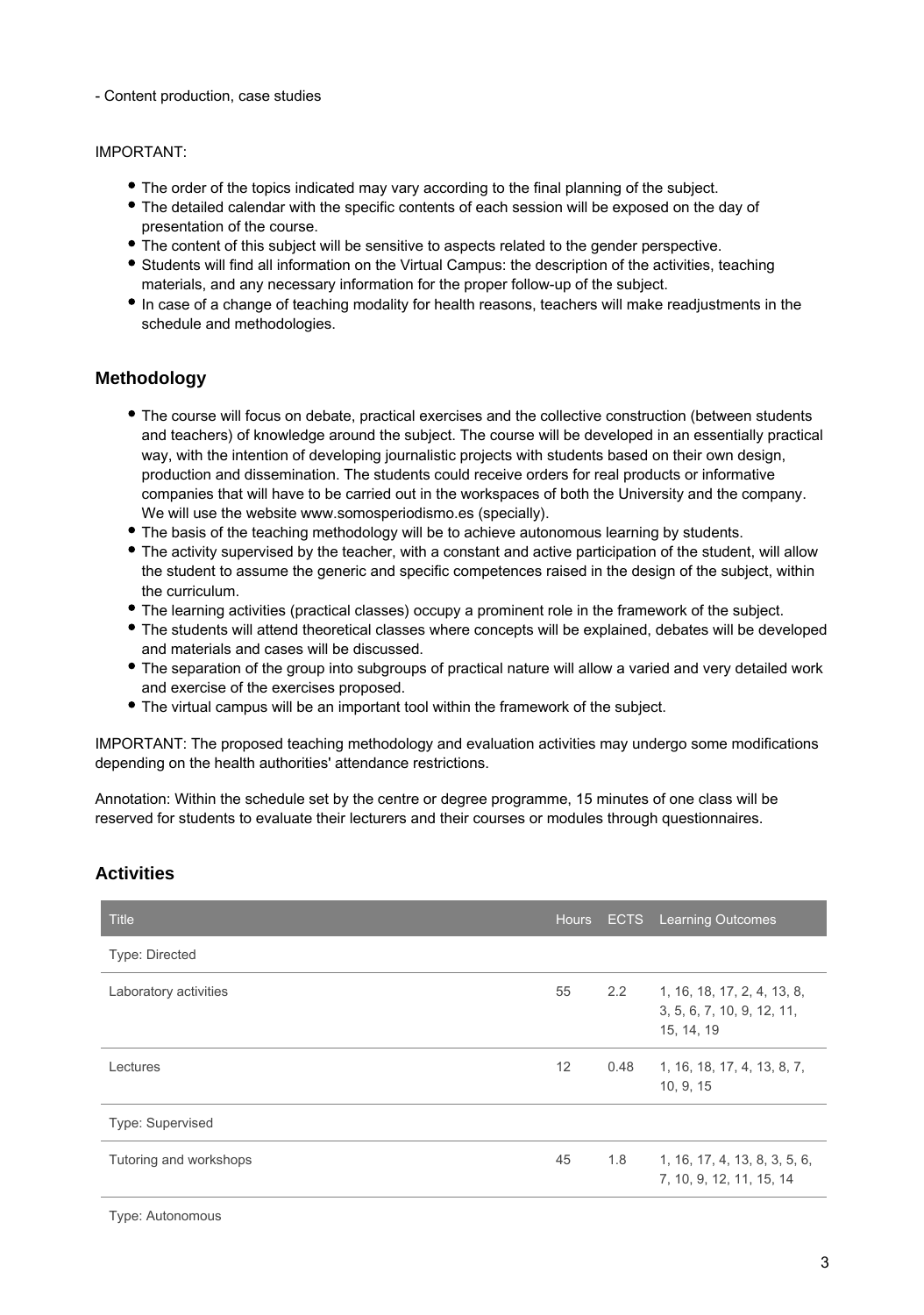| Search, selection and reading of bibliography and other resources. |  | 4.52 1, 16, 18, 17, 2, 4, 13, 8, |
|--------------------------------------------------------------------|--|----------------------------------|
| Personal study. Planning and individual work / teamwork.           |  | 3, 5, 6, 7, 10, 9, 12, 11,       |
|                                                                    |  | 15, 14, 19                       |

## **Assessment**

The course follows a system of continuous assessment, so it is assumed that is mandatory the attendance of students to all training activities mentioned above.

To be able to pass the course, it is necessary:

a) Carrie out and submit all the assignments (activities A, B and C). In case of absence for justified reasonsof force majeure, the student must present the corresponding proof to the teaching team; otherwise, the activities will be considered as Not Completed.

b) Obtain a minimum grade of 5 in each of the activities. Regarding teamwork assignments, professors may adopt control measures to verify the participation of each member in the common work. Consequently, the grades may be different for members of the same team, which could mean that one or several members pass the evaluation, while the others don't.

#### **Reevaluation**

The student will have the right to the reevaluation of the subject if he/she has been evaluated of the set of activities, the weight of which equals a minimum of 2/3 of the total grade of the subject.

Activities of point A are excluded from the reevaluation process.

#### Plagiarism

The student who performs any irregularity (copy, plagiarism, identity theft, etc.) that can lead to a significant variation in the qualification of an evaluation act, will be graded with 0 this evaluation. In case of more than one irregularity, the final grade of the course will be 0.

## **Assessment Activities**

| <b>Title</b>                                                             | Weighting, | Hours |   | <b>ECTS</b> Learning Outcomes                                        |
|--------------------------------------------------------------------------|------------|-------|---|----------------------------------------------------------------------|
| A) Attendance and participation in classes,<br>debates and presentations | 30%        | 0     | 0 | 1, 16, 17, 13, 8, 5, 6, 7, 9, 15, 14                                 |
| B) Practical activities                                                  | 50%        | 0     | 0 | 1, 16, 18, 17, 2, 4, 13, 8, 3, 5, 6, 7,<br>10, 9, 12, 11, 15, 14, 19 |
| C) Submission and presentation of assignments                            | 20%        | 0     | 0 | 1, 16, 17, 2, 4, 13, 8, 3, 5, 6, 7, 10,<br>9, 12, 11, 15, 14, 19     |

## **Bibliography**

The following is a basic list of the course bibliography. The teaching team may include new resources as the subject develops.

Becker, Beatriz, Waltz, Igor (2017), Mapping Journalistic Startups in Brazil: An Exploratory Study, in Laura Robinson, Jeremy Schulz, Apryl Williams (ed.) Brazil (Studies in Media and Communications, Volume 13) Emerald Publishing Limited, pp.113 - 135

Bro, P. (2018). Models of Journalism. London: Routledge.